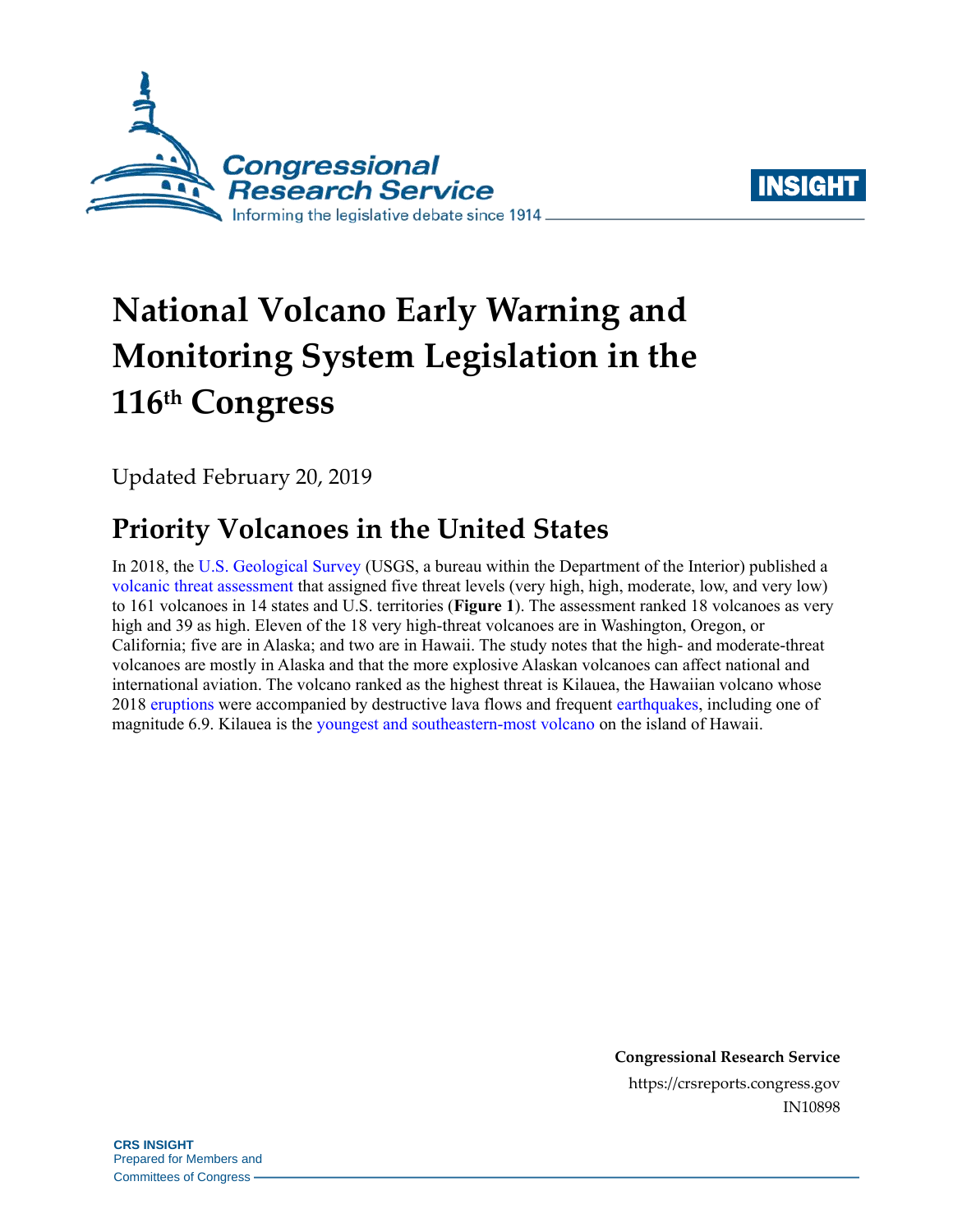#### <span id="page-1-0"></span>The U.S. is one of Earth's most volcanically active countries Since 1980, there have been 120 eruptions and 52 episodes of notable volcanic unrest at 44 U.S. volcanoes. The Volcanic Threat Assessment scores What makes a volcano dangerous? **U.S. volcanoes and assigns threat levels** 21 34 49 **Verv Moderate** Low Exposure Low people, property, infrastructure **Volcanoes** at risk to volcanic phenomena<br>including aviation by location 'olcanic Threat qualitative risk of a volcano to people, property and national airspace ĊΟ Volcanic Hazards dangerous natural phenomena produced by a volcano wy

**Figure 1. Volcano Threat Levels**

**Source:** [USGS,](https://volcanoes.usgs.gov/index.html) modified by CRS.

**Note**: CNMI (19 volcanoes) is Commonwealth of the Northern Mariana Islands; AS (3 volcanoes) is American Samoa.

### **[S. 47—](http://www.congress.gov/cgi-lis/bdquery/z?d116:S.47:)the Natural Resources Management Act**

Section 5001 of [S. 47](http://www.congress.gov/cgi-lis/bdquery/z?d116:S.47:) would authorize a National Volcano Early Warning and Monitoring System (NVEWS) within the USGS. The bill would direct the Secretary of the Interior to establish this system to monitor volcanoes, warn U.S. citizens of volcanic activity, and protect citizens from undue and avoidable harm resulting from volcanic activity. [S. 47](http://www.congress.gov/cgi-lis/bdquery/z?d116:S.47:) was introduced on January 8, 2019, by Senators Murkowski and Cantwell and the Senate passed the bill on February 12. The House has not yet acted on the bill.

In the  $115<sup>th</sup>$  Congress, the Senate passed a bill authorizing an NVEWS [\(S. 346\)](http://www.congress.gov/cgi-lis/bdquery/z?d115:S.346:); a similar bill was reported out of committee in the House [\(H.R. 4475\)](http://www.congress.gov/cgi-lis/bdquery/z?d115:H.R.4475:). Legislation nearly identical to [S. 346](http://www.congress.gov/cgi-lis/bdquery/z?d115:S.346:) was included as Title X, Subtitle A, of [S. 1460.](http://www.congress.gov/cgi-lis/bdquery/z?d115:S.1460:)

### **Objective and Purposes**

USGS has indicated that progressively implementing an NVEWS to address a monitoring [gap](https://pubs.usgs.gov/fs/2006/3142/) within its [Volcano Hazards Program](https://volcanoes.usgs.gov/index.html) has been a [priority](https://volcanoes.usgs.gov/vhp/nvews.html) since 2005. USGS asserts that a gap exists between the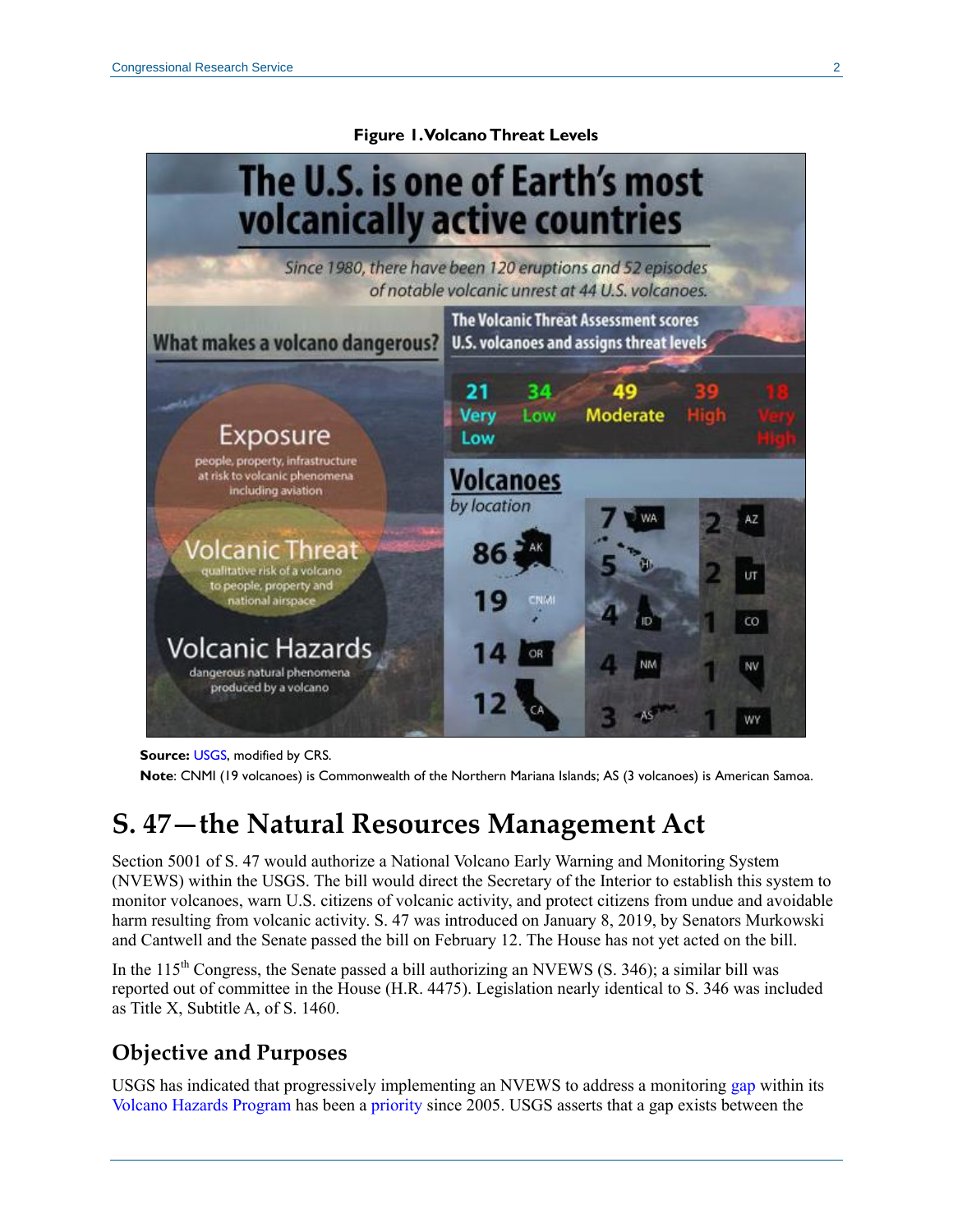threat posed by a dangerous volcano and the commensurate level of monitoring needed to assess that threat. Enhanced monitoring also may improve the ability to provide adequate notification and warnings in the event of dangerous volcanic activity.

Currently under its [Volcano Hazards Program,](https://volcanoes.usgs.gov/vhp/about.html) the USGS conducts some of the activities (e.g., monitoring, warnings, and notifications) that would be authorized in Section 5001 of [S. 47.](http://www.congress.gov/cgi-lis/bdquery/z?d116:S.47:) Congress has appropriated funds supporting these activities but has not yet authorized them explicitly in legislation. Section 5001 of [S. 47](http://www.congress.gov/cgi-lis/bdquery/z?d116:S.47:) would provide an explicit authorization for an NVEWS and would specify that the system's objective is to monitor U.S. volcanoes at a level commensurate with the volcanic threat. Assessing the volcanic *threat* involves combining the volcano *hazards*—the destructive phenomena produced by a volcano, such as lava flows, ash clouds, volcanic landslides—and the *exposure* to the hazard, such as the people and property at risk from a volcanic eruption (see left side of **[Figure 1](#page-1-0)**).

The legislation states that the NVEWS would have two purposes: (1) to organize, modernize, standardize, and stabilize the monitoring systems of the five U.S. volcano observatories (the [Alaska Volcano](https://www.avo.alaska.edu/)  [Observatory,](https://www.avo.alaska.edu/) [California Volcano Observatory,](https://volcanoes.usgs.gov/observatories/calvo/) [Cascades Volcano Observatory,](https://volcanoes.usgs.gov/observatories/cvo/) [Hawaiian Volcano](https://volcanoes.usgs.gov/observatories/hvo/)  [Observatory,](https://volcanoes.usgs.gov/observatories/hvo/) an[d Yellowstone Volcano Observatory\)](https://volcanoes.usgs.gov/observatories/yvo/) and (2) to unify the monitoring systems of these observatories into a single interoperative system.

#### **System Components, Modernization, and Management**

The bill would authorize three system components: (1) a 24-hour, 7-day-a-week operational national volcano watch office; (2) a national volcano data center; and (3) an external grants program to support volcano research. The legislation also would establish an advisory committee for the program, composed of federal agency and scientific community representatives, and would authorize the Secretary of the Interior to enter into cooperative agreements with academic institutions and state agencies to designate them as volcano observatory partners for the NVEWS. In addition, the bill would require a five-year management plan for the system, due within 180 days of enactment.

The legislation would authorize USGS to modernize the monitoring system at the volcano observatories within the NVEWS to incorporate emerging technologies, such as digital broadband [seismometers,](https://earthquake.usgs.gov/learn/topics/keeping_track.php) realtime Global Positioning System (GPS) receivers, satellite and airborne radar [interferometry,](http://www.esa.int/Our_Activities/Observing_the_Earth/How_does_interferometry_work) [acoustic](https://www.washington.edu/news/2017/09/21/hacking-a-pressure-sensor-to-track-gradual-motion-along-marine-faults/)  [pressure sensors,](https://www.washington.edu/news/2017/09/21/hacking-a-pressure-sensor-to-track-gradual-motion-along-marine-faults/) and spectrometry to measure gas emissions from volcanoes. These technologies would provide more accurate and real-time or near-real-time measurements, enabling better assessments of the timing and location of volcanic eruption threats. These improvements likely would provide better forecasts of aviation hazards and allow emergency managers to improve evacuation alerts and better position resources to prepare for imminent eruptions.

#### **Funding and Authorization of Appropriations**

In its FY2018 budget justification, the Trump Administration proposed suspending implementation of current NVEWS activities within USGS and reducing funding for the Volcano Hazards Program by about \$3.6 million (from a total of about \$28 million in FY2017). Congress instead chose to increase funding for the program to \$42.6 million in FY2018.

In its FY2019 budget justification, the Administration again proposed to reduce funding for the Volcano Hazards Program compared to the prior year (the FY2019 request is for \$22.3 million), and it proposed a specific \$1.5 million reduction to the NVEWS program activities at USGS.

Section 5001 of [S. 47](http://www.congress.gov/cgi-lis/bdquery/z?d116:S.47:) would authorize a total of \$55 million for the NVEWS program to cover the period FY2019 through FY2023. That total would be equivalent to \$11 million per year, or about 26% of the overall Volcano Hazards Program budget for FY2018. The bill states that funds made available through